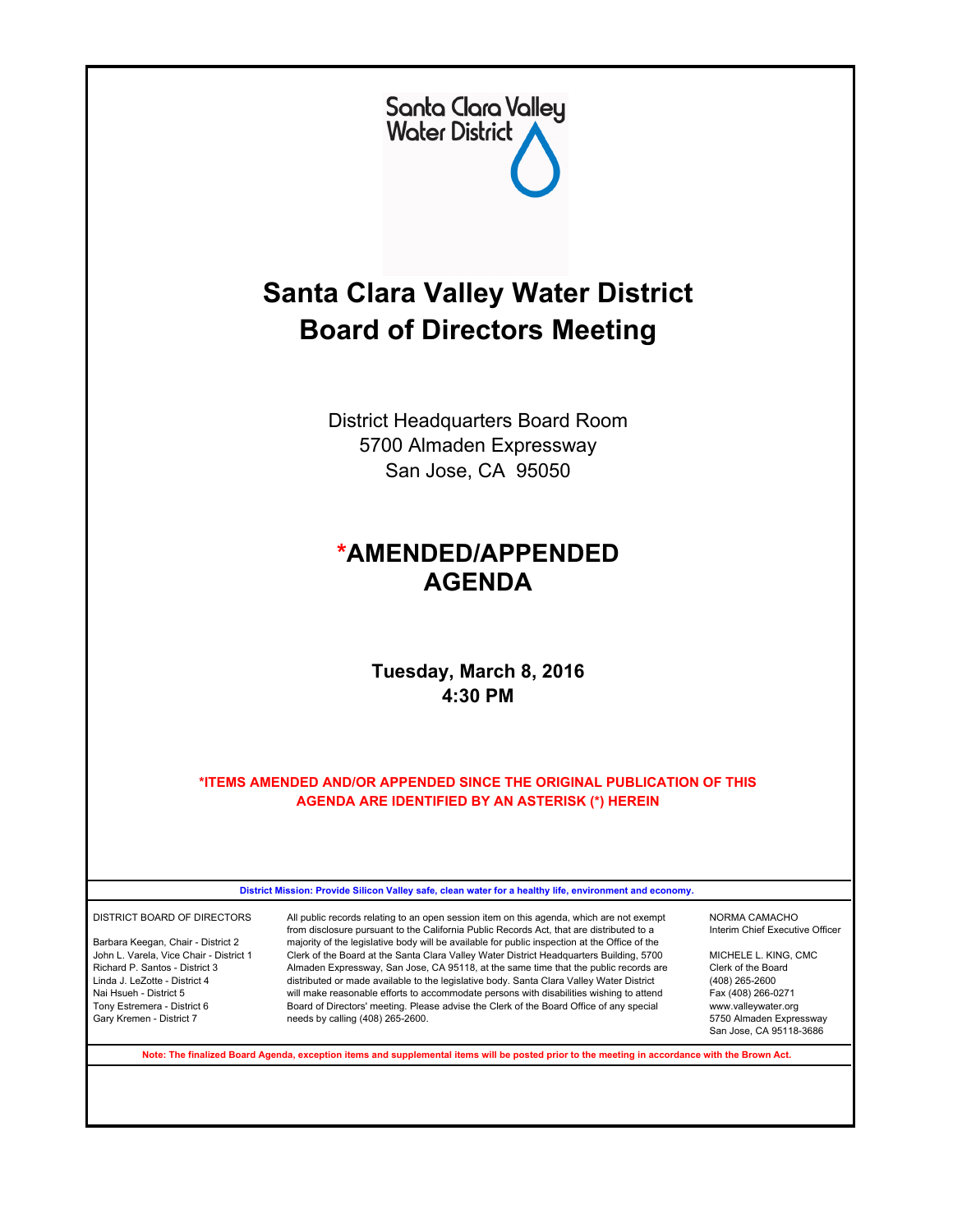# **Board of Directors Santa Clara Valley Water District**

## **AGENDA \*AMENDED/APPENDED**

#### **\*ITEMS AMENDED AND/OR APPENDED SINCE THE ORIGINAL PUBLICATION OF THIS AGENDA ARE IDENTIFIED BY AN ASTERISK (\*) HEREIN**

| Tuesday, March 8, 2016 |                                                                                                                                                                                                                                                           |                                                                                                                                  | 4:30 PM                                                                                                                                                                                             |         | <b>District Headquarters Board Room</b> |  |  |  |  |
|------------------------|-----------------------------------------------------------------------------------------------------------------------------------------------------------------------------------------------------------------------------------------------------------|----------------------------------------------------------------------------------------------------------------------------------|-----------------------------------------------------------------------------------------------------------------------------------------------------------------------------------------------------|---------|-----------------------------------------|--|--|--|--|
| 1.                     |                                                                                                                                                                                                                                                           | <b>CALL TO ORDER:</b>                                                                                                            |                                                                                                                                                                                                     |         |                                         |  |  |  |  |
|                        | 1.1.                                                                                                                                                                                                                                                      | Roll Call.                                                                                                                       |                                                                                                                                                                                                     |         |                                         |  |  |  |  |
| 2.                     |                                                                                                                                                                                                                                                           | <b>TIME CERTAIN:</b>                                                                                                             |                                                                                                                                                                                                     |         |                                         |  |  |  |  |
| *4:30 PM               |                                                                                                                                                                                                                                                           |                                                                                                                                  |                                                                                                                                                                                                     |         |                                         |  |  |  |  |
|                        | Notice to the Public: The Board of Directors meets in Closed Session in accordance<br>with the Ralph M. Brown Act. Following the conclusion of Closed Session discussion,<br>the Board will return for the remaining items on the regular meeting agenda. |                                                                                                                                  |                                                                                                                                                                                                     |         |                                         |  |  |  |  |
|                        | 2.1.                                                                                                                                                                                                                                                      | <b>CLOSED SESSION</b><br>Teresa Trinh v. SCVWD, U.S. Dist. Court,<br>Northern District of California,<br>Case No. CV 13-05913EJD | <b>CONFERENCE WITH LEGAL COUNSEL - PENDING LITITGATION</b><br>Pursuant to Government Code Section 54956.9(A)                                                                                        | 16-0106 |                                         |  |  |  |  |
|                        | $*2.2.$                                                                                                                                                                                                                                                   | <b>CLOSED SESSION</b><br>PUBLIC EMPLOYEE APPOINTMENT<br>Title: Interim Chief Executive Officer                                   | Pursuant to Government Code Section 54957(b)(1)                                                                                                                                                     | 16-0119 |                                         |  |  |  |  |
|                        | $*2.3.$                                                                                                                                                                                                                                                   | <b>CLOSED SESSION</b><br><b>Agency Designated Representatives:</b>                                                               | <b>CONFERENCE WITH LABOR NEGOTIATORS</b><br>Pursuant to Government Code Section 54957.6(a)<br>Jesus Nava, Grant Lee, and Michael Baratz<br>Employee Organization: Professional Managers Association | 16-0120 |                                         |  |  |  |  |
|                        | 2.4.                                                                                                                                                                                                                                                      | <b>District Counsel Report.</b>                                                                                                  |                                                                                                                                                                                                     |         |                                         |  |  |  |  |
| 6:00 PM                |                                                                                                                                                                                                                                                           |                                                                                                                                  |                                                                                                                                                                                                     |         |                                         |  |  |  |  |
|                        | 2.5.                                                                                                                                                                                                                                                      | Pledge of Allegiance/National Anthem.                                                                                            |                                                                                                                                                                                                     |         |                                         |  |  |  |  |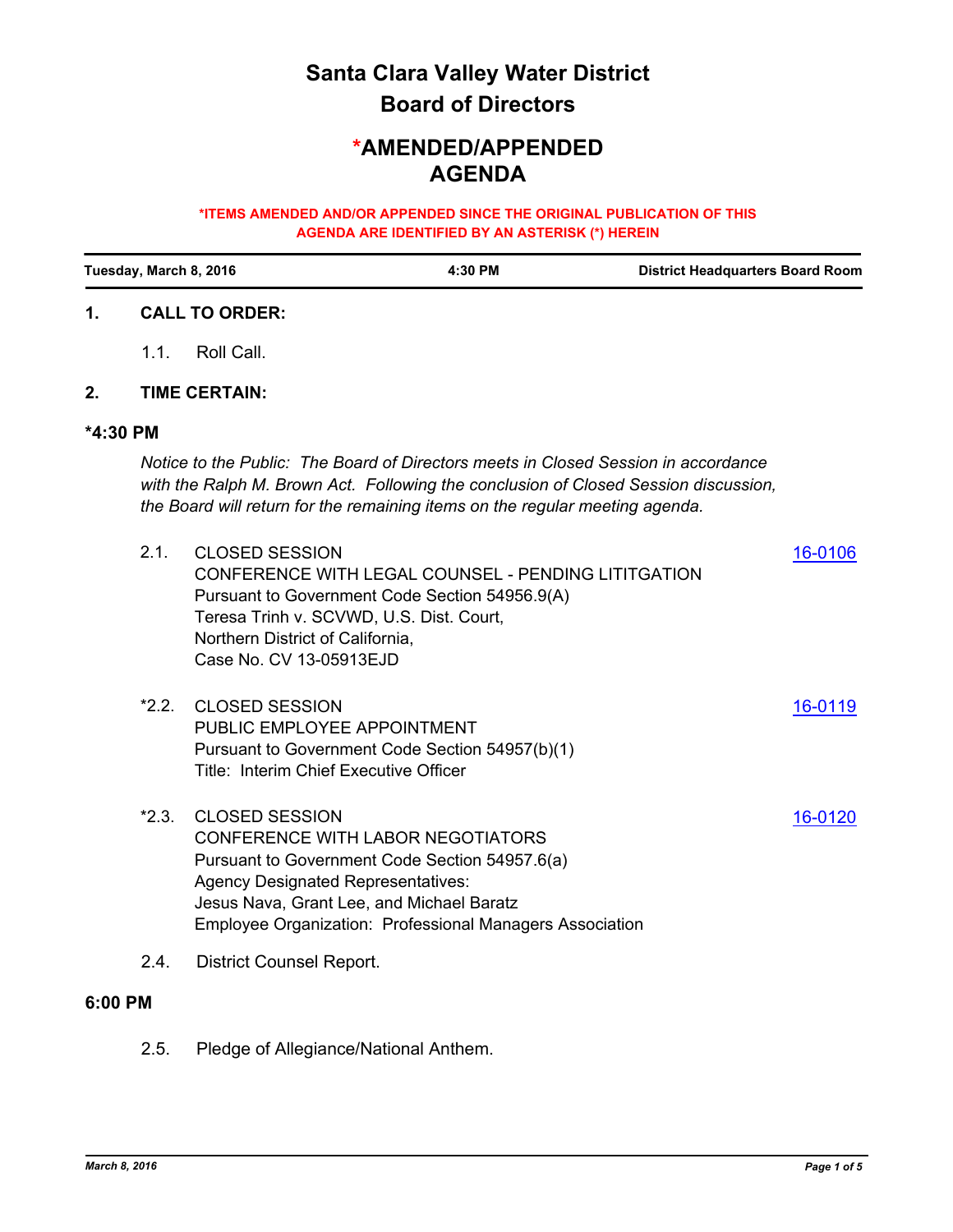- 2.6. Orders of the Day.
	- *A. Approximate Discussion Time (Board); and*
	- *B. Adjustments to the Order of Agenda Items.*
- 2.7. Time Open for Public Comment on any Item not on the Agenda.

*Notice to the public: This item is reserved for persons desiring to address the Board on any matter not on this agenda. Members of the public who wish to address the Board on any item not listed on the agenda should complete a Speaker Card and present it to the Clerk of the Board. The Board Chair will call individuals to the podium in turn. Speakers comments should be limited to three minutes or as set by the Chair. The law does not permit Board action on, or extended discussion of, any item not on the agenda except under special circumstances. If Board action is requested, the matter may be placed on a future agenda. All comments that require a response will be referred to staff for a reply in writing. The Board may take action on any item of business appearing on the posted agenda.*

03/08/2016 Meeting Handouts [16-0155](http://scvwd.legistar.com/gateway.aspx?m=l&id=/matter.aspx?key=1913)

[\\*Attachment 1: 030816 Handout 2.7-A M. Lee Comment](http://scvwd.legistar.com/gateway.aspx?M=F&ID=6cf3cc96-8893-4e23-9c32-f1e36f411969.pdf) [\\*Attachment 2: 030816 Handout 2.7-B A Goetze Comment](http://scvwd.legistar.com/gateway.aspx?M=F&ID=fb2336fa-eb20-452d-a6ac-2ad3702b620b.pdf) [\\*Attachment 3: 030816 Handout 2.7-C M Jones Comment](http://scvwd.legistar.com/gateway.aspx?M=F&ID=14dd6b3f-450b-4ac7-af61-7e223136b486.pdf) Attachments:

#### **3. CONSENT CALENDAR: (3.1 - 3.4) (Est. Time: 5 Minutes)**

*Notice to the public: There is no separate discussion of individual consent calendar items. Recommended actions are voted on in one motion. If an item is approved on the consent vote, the specific action recommended by staff is adopted. Items listed in this section of the agenda are considered to be routine by the Board; or item delegated to the Board Appointed Officers (BAOs) yet required by law or contract to be Board approved (EL-7.10); and CEO monitoring reports that do not reflect policy violations or call for debate of policy criteria (GP 4.5). Any item may be removed for separate consideration at the request of a Board member. Whenever a resolution is on the consent calendar, a roll call vote will be taken on the entire calendar. Members of the public wishing to address the Board on any consent items should complete a Speaker Card and present it to the Clerk of the Board.*

| 3.1. | Board of Directors' Quarterly Expense Report for the Quarter Ending<br>16-0040<br>December 31, 2015. |                         |                                                                                                          |  |  |  |
|------|------------------------------------------------------------------------------------------------------|-------------------------|----------------------------------------------------------------------------------------------------------|--|--|--|
|      | Recommendation: A.                                                                                   |                         | Review the Board of Directors' Quarterly Expense<br>Report for the Quarter Ending December 31, 2015; and |  |  |  |
|      |                                                                                                      | В.                      | Approve the report, if the reimbursements comply with<br>Board Policy.                                   |  |  |  |
|      | Manager:                                                                                             | Najon Chu, 408-630-2208 |                                                                                                          |  |  |  |
|      | Attachments:                                                                                         |                         | <b>Attachment 1: Quarterly Expense Report</b>                                                            |  |  |  |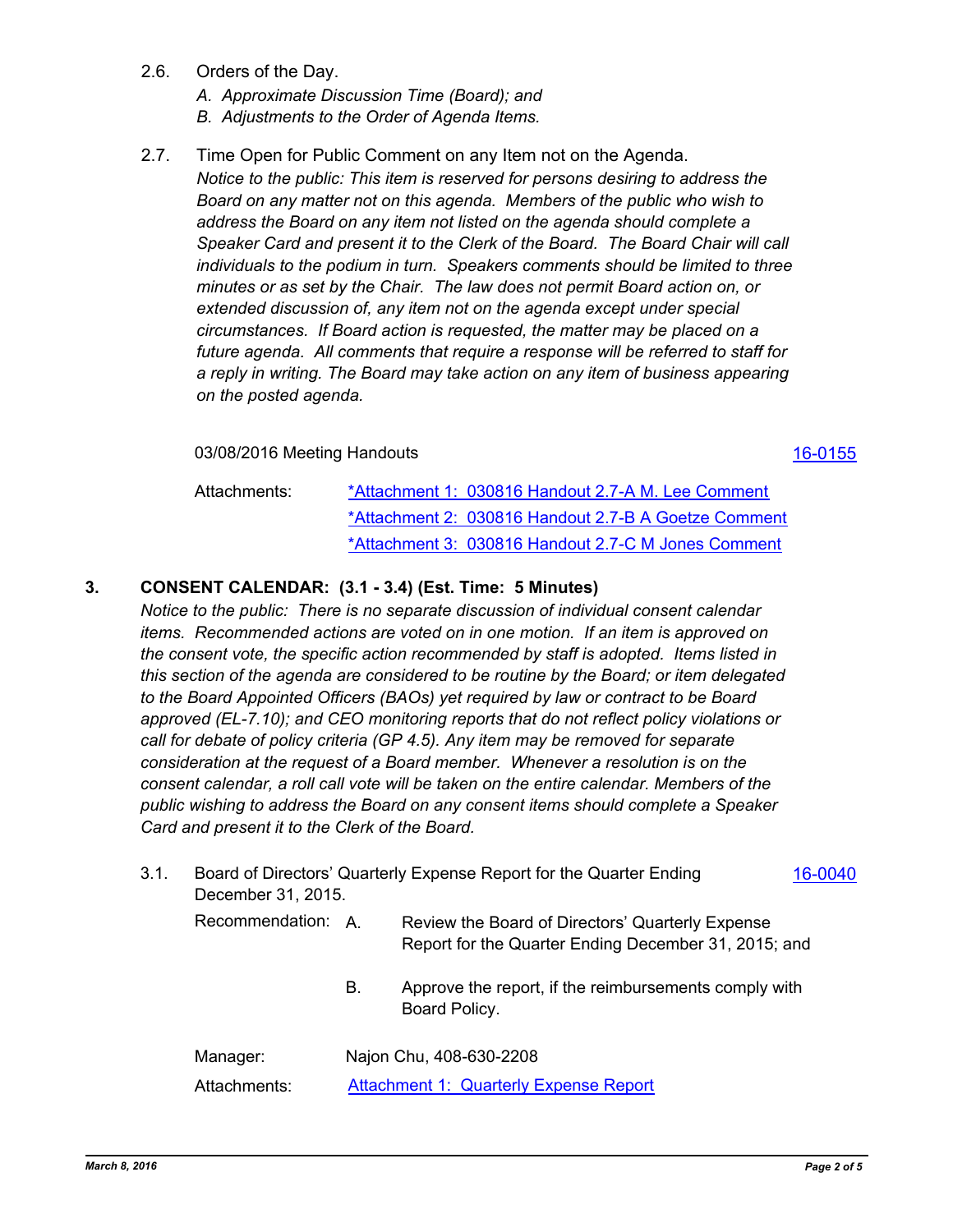3.2. Semi-Annual Lobbyist Activity Report for the Period July 1, 2015 **[16-0057](http://scvwd.legistar.com/gateway.aspx?m=l&id=/matter.aspx?key=1815)** through December 31, 2015. Recommendation: Receive the Semi-Annual Lobbyist Activity Report for the period July 1, 2015 through December 31, 2015. Manager: Michele King, 408-630-2711 Attachments: [Attachment 1: Lobbyist Report](http://scvwd.legistar.com/gateway.aspx?M=F&ID=c301fbc5-e2c3-46c1-ae13-294db1368480.pdf) \*3.3. CEO Bulletins for the Weeks of February 19 - 25 and February 26 - **[16-0087](http://scvwd.legistar.com/gateway.aspx?m=l&id=/matter.aspx?key=1845)** March 3, 2016. Recommendation: Accept the CEO Bulletins. Manager: Norma Camacho, 408-630-2084 [Attachment 1: 022516 CEO Bulletin](http://scvwd.legistar.com/gateway.aspx?M=F&ID=9b951605-13c5-4527-8fff-41b59d11c929.pdf) [\\*Attachment 2: 030316 CEO Bulletin](http://scvwd.legistar.com/gateway.aspx?M=F&ID=77345ee7-1e5a-4584-adab-31642fc61221.pdf) Attachments: \*3.4. Approval of Minutes. [16-0094](http://scvwd.legistar.com/gateway.aspx?m=l&id=/matter.aspx?key=1852) Recommendation: Approve the minutes. Manager: Michele King, 408-630-2711 [Attachment 1: 011416 Special Meeting Closed Session](http://scvwd.legistar.com/gateway.aspx?M=F&ID=9efeb3e9-da80-4701-b4e9-f8984262c103.docx) [Attachment 2: 102616 Special Meeting Minutes w/Flip Chart Notes](http://scvwd.legistar.com/gateway.aspx?M=F&ID=59b8e6c7-3208-49b6-a248-47bd30cba548.pdf) [Attachment 3: 012616 Regular Meeting Minutes](http://scvwd.legistar.com/gateway.aspx?M=F&ID=681ae791-dcd3-4516-8986-403adabdac3e.pdf) Attachments:

### **REGULAR AGENDA:**

#### **4. BOARD OF DIRECTORS:**

\*4.1. Interim Chief Executive Officer Appointment. [16-0093](http://scvwd.legistar.com/gateway.aspx?m=l&id=/matter.aspx?key=1851) Recommendation: Consider Adopting a Resolution Appointing Interim Chief Executive Officer and Approving Employment Agreement. Manager: Stan Yamamoto, 408-630-2755 [\\*Attachment 1: 030816 Handout 4.1-A, Wouter](http://scvwd.legistar.com/gateway.aspx?M=F&ID=b55188e4-5a83-4beb-855c-d71d4aa821d1.pdf) [\\*Attachment 2: 030816 Handout 4.1-B, Wesley](http://scvwd.legistar.com/gateway.aspx?M=F&ID=1fcefb85-d16f-40d5-8066-5596d3ff8ab1.pdf) Attachments:

#### **5. WATER UTILITY ENTERPRISE:**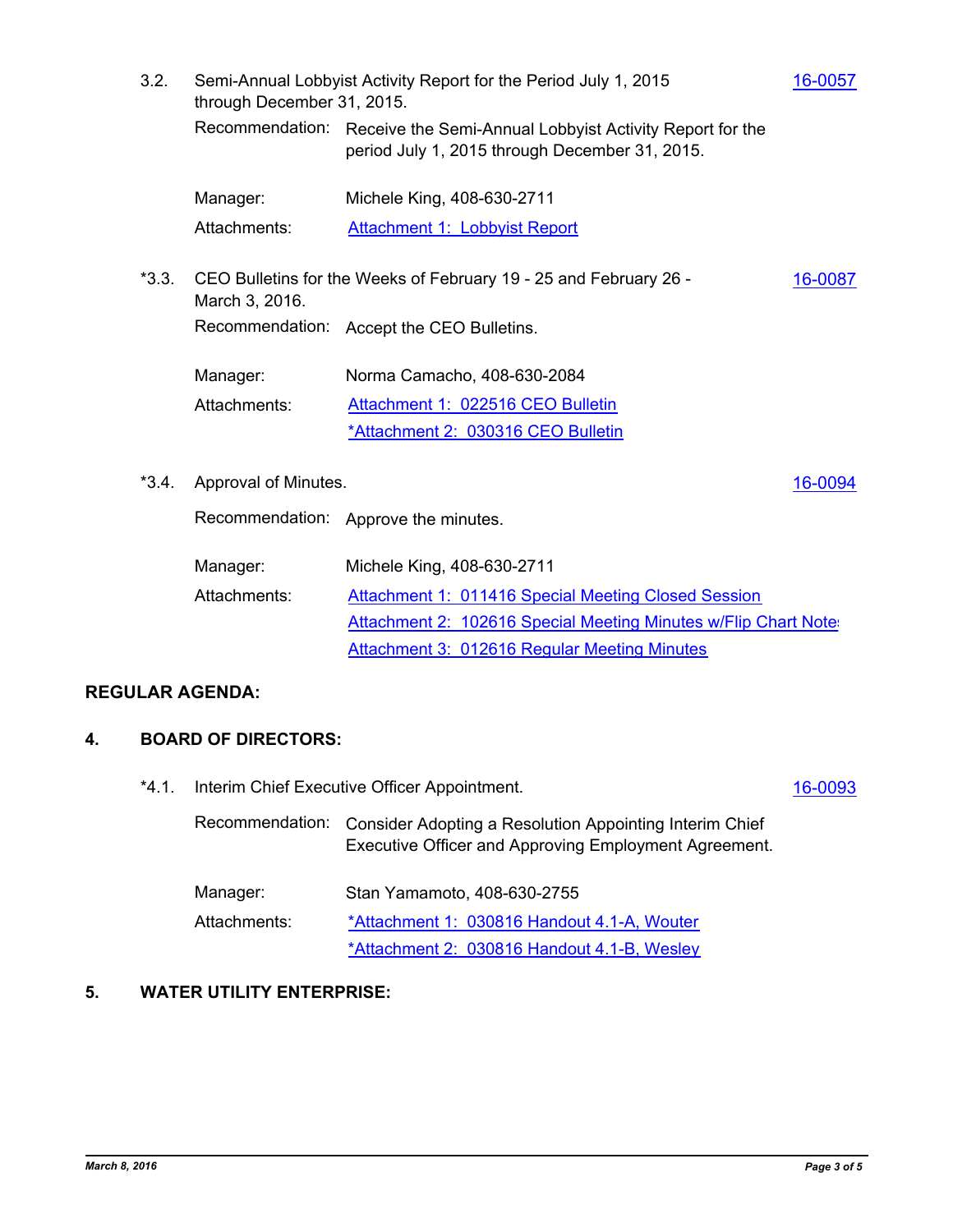- 5.1. Consultant Agreement With GEI Consultants, Inc., for Design Services [16-0008](http://scvwd.legistar.com/gateway.aspx?m=l&id=/matter.aspx?key=1767) for Guadalupe Dam Seismic Retrofit Project - Project No. 91894002 (San Jose).
	- Recommendation: Approve the Consultant Agreement with GEI Consultants Inc., for Design Services for the Guadalupe Dam Seismic Retrofit Project (Project), for a not-to-exceed fee of \$5,901,218.

| Manager:     | Katherine Oven, 408-630-3126                     |
|--------------|--------------------------------------------------|
| Attachments: | Attachment 1: Consultant Agreement Justification |
|              | <b>Attachment 2: Consultant Agreement</b>        |
|              |                                                  |

#### Estimated Time: 5 Minutes

### **6. WATERSHEDS:**

| 6.1. | Proposed Change Control Processes for the Safe, Clean Water and<br>15-0673<br>Natural Flood Protection Program. |                                                                                                                                |                                                                                 |  |  |
|------|-----------------------------------------------------------------------------------------------------------------|--------------------------------------------------------------------------------------------------------------------------------|---------------------------------------------------------------------------------|--|--|
|      | Recommendation:                                                                                                 | Approve proposed Change Control Processes for the Safe,<br>Clean Water and Natural Flood Protection Program, which<br>include: |                                                                                 |  |  |
|      |                                                                                                                 | А.                                                                                                                             | Processes for making adjustments to text, schedules<br>and funding; and         |  |  |
|      |                                                                                                                 | В.                                                                                                                             | Process for Annual Public Hearings for modifications<br>and non-implementation. |  |  |
|      | Manager:                                                                                                        | Ngoc Nguyen, 408-630-2632                                                                                                      |                                                                                 |  |  |
|      | Attachments:                                                                                                    | Attachment 1: SCVWD Resolution No. 12-62                                                                                       |                                                                                 |  |  |
|      |                                                                                                                 | <b>Attachment 2 - PowerPoint</b>                                                                                               |                                                                                 |  |  |
|      | <b>Estimated Time:</b>                                                                                          | 10 Minutes                                                                                                                     |                                                                                 |  |  |

#### **7. CHIEF EXECUTIVE OFFICER:**

\*7.1. Chief Executive Officer Report.

03/08/2016 Meeting Handout [16-0154](http://scvwd.legistar.com/gateway.aspx?m=l&id=/matter.aspx?key=1912)

Attachments: [\\*Attachment 1: 030816 Handout 7.1-A Storm Report](http://scvwd.legistar.com/gateway.aspx?M=F&ID=11ea0f81-cc8a-47f5-99ed-6741b40be61c.pdf)

### **8. ADMINISTRATION:**